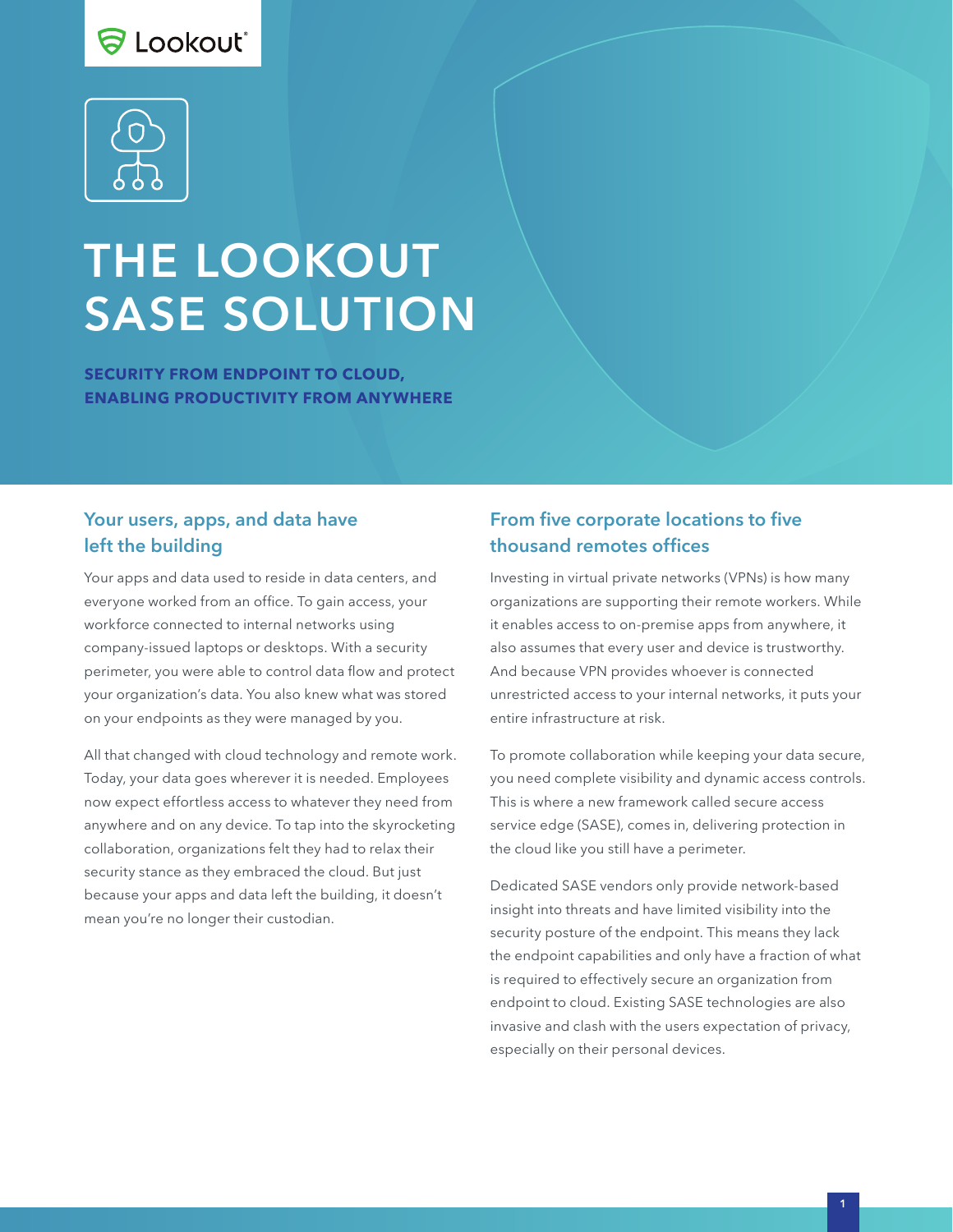# You need an integrated endpoint-to-cloud solution

Right now, if you want security from endpoint to cloud, you need to buy standalone tools that solve specific problems. But that creates complexity and inefficiency. They also don't address data security holistically.

Lookout delivers a single security platform that protects your data from endpoint to cloud in a manner that respects personal privacy. Here's what our integrated solution looks like:

- **1.** Precise controls that provides dynamic access based on full insights
- **2.** Full visibility into your users, endpoints, apps and data
- **3.** Protect your data regardless of where it goes or how it's being handled
- **4.** A single place to implement precise policies, hunt for threats and conduct investigations
- **5.** Respect personal privacy



#### Visibility like you still have a perimeter

The first step of securing data is knowing what's going on. It's hard to see the risks you're up against when your users are everywhere, using networks you don't control to access your apps and data in the cloud. We eliminate the guesswork by providing visibility into what's happening on managed and unmanaged endpoints, in the cloud and everywhere in between.

We detect insider threats and file-less cyberattacks by analyzing behaviors rather than performing deep inspection of devices, apps and data.

By understanding anomalous user behavior within your infrastructure, such as sharing, downloading, and deleting data, we make it easy to spot the suspicious activity of a malicious insider. We have deep knowledge of your data regardless of where you store them — in data centers, public cloud and multi-cloud environments. We also continuously monitor the risk level of your endpoints so you can dynamically modify access to protect your data. This data combined with app, device and network threat detections delivers the most comprehensive security posture across your endpoints.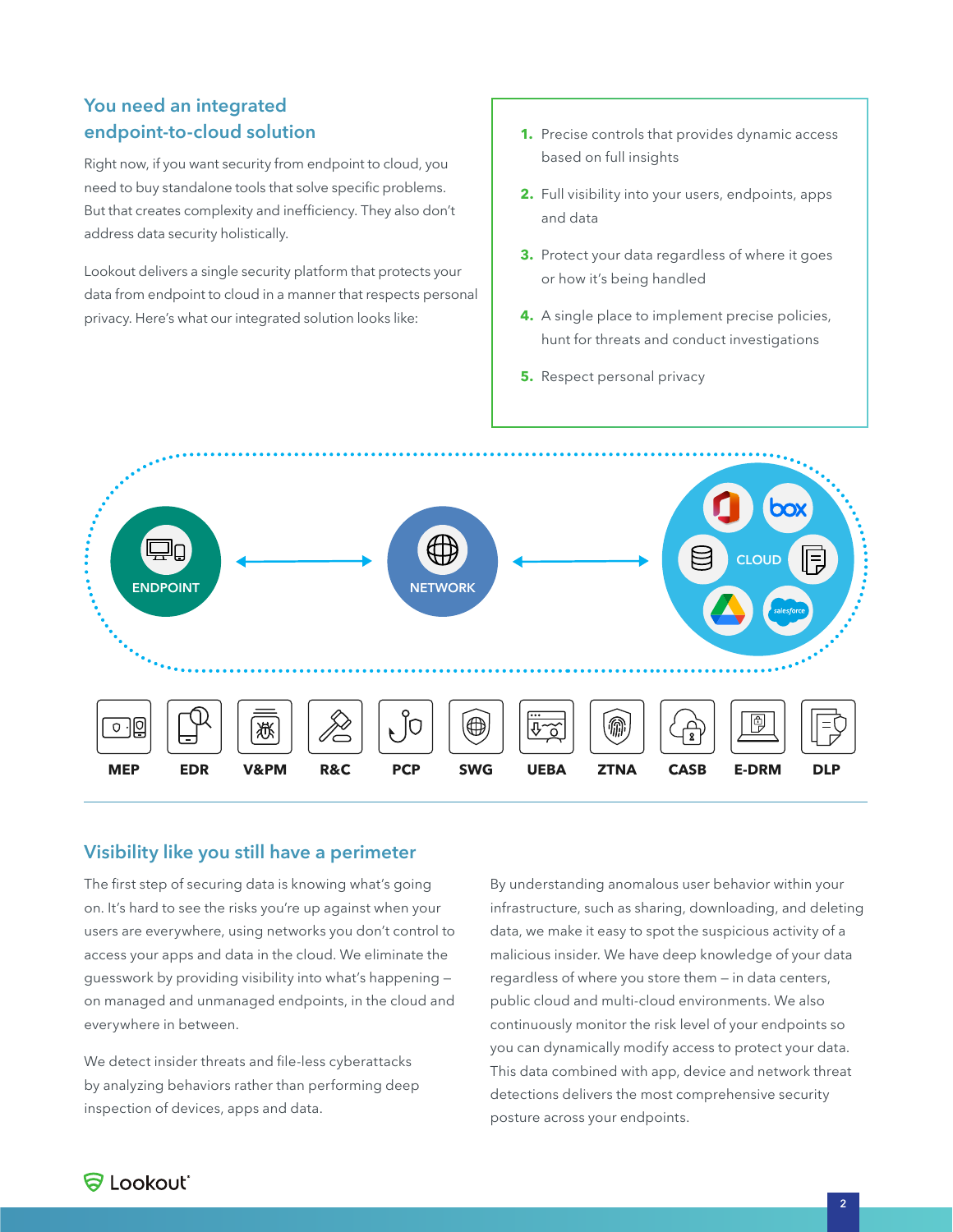# Unified insights to make sense of everything

Standalone tools make cybersecurity unnecessarily complex and inefficient. Your team may make mistakes and glance over security policy inconsistencies if they have to manage multiple solutions. Our integrated platform gives you actionable insights across users, endpoints, apps and data.

Every organization now uses countless apps and cloud platforms to support their employees – whether it's productivity suites such as Microsoft 365 or Google Workspace, customer relationship management like Salesforce or HR related apps like Workday. With everything in one place, you can implement consistent security policies that ensure you stay in total control. We give you visibility into what's happening on all your cloud apps and platforms so you can identify anomalous, malicious behavior or vulnerabilities. These could include malicious third-party integrations or libraries buried deep in the app's code. We also know how your data is being handled, stored and transferred so you can protect your data dynamically.

We also provide all the telemetry data you need to hunt for threats and conduct forensic investigations into advanced cyberattacks. You receive instant alerts to bring attention to issues of interest, and administrators can customize notifications for anomalous events and suspicious activities. With aggregated reporting, you have extensive audit trails across all devices, network connections and cloud services to help you pinpoint exactly where and how an incident took place.

# Precise controls for dynamic secure access and collaboration

Your employees want to work from anywhere at any time, so all-or-nothing access to corporate data in the cloud or on-premises creates unnecessary risk. To protect your data, you need to secure every interaction with users, endpoints and apps. With complete visibility into everything, unified insights and integrated controls, you can dial-in precise access to provide seamless and efficient connection and collaboration.

We provide granular and dynamic access that matches each user's risk posture, such as whether the device has malware installed or if the user is accessing sensitive data unrelated to their role. We understand what apps and data your employees need for work. As a result, we enable your employees to securely and dynamically access what they need — whether it's stored in enterprise applications within your perimeter, private cloud or cloud applications.

Security also should not interrupt productivity or impair the user's experience. We have deep knowledge of your data and can extend seamless data protections across your entire organization, ensuring that workflows are not interrupted. We provide encryption of data at rest, in-flight, and in-use, enabling you to address the strongest security requirements while still providing users access online and offline. We can even encrypt sensitive data as it's being downloaded to enforce electronic digital rights management that prevent unauthorized access.

#### Work anywhere with endpoint-to-cloud security

With digital collaboration skyrocketing, data now goes wherever it's needed. To tap into this boosted productivity without risking your data, you need to be able to secure any endpoint, using any network, connecting to any application. Lookout integrates endpoint security with SASE so you can protect your data from endpoint to cloud in a manner that respects personal privacy.